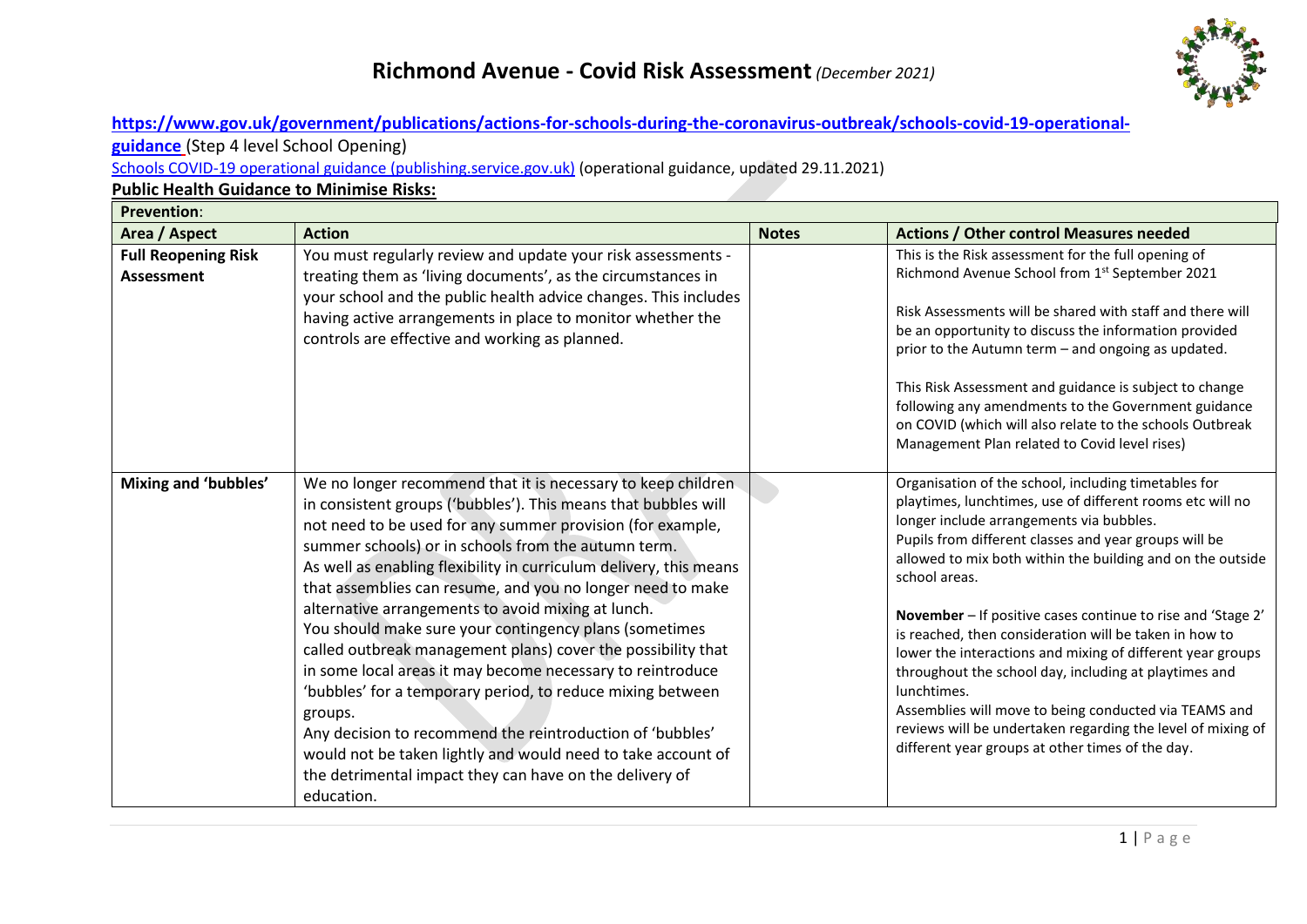

| <b>Contact Tracing</b> | Close contacts will now be identified via NHS Test and Trace<br>and education settings will no longer be expected to<br>undertake contact tracing.<br>As with positive cases in any other setting, NHS Test and Trace<br>will work with the positive case and/or their parent to identify<br>close contacts. Contacts from a school setting will only be<br>traced by NHS Test and Trace where the positive case and/or<br>their parent specifically identifies the individual as being a<br>close contact. This is likely to be a small number of individuals<br>who would be most at risk of contracting COVID-19 due to the<br>nature of the close contact. You may be contacted in<br>exceptional cases to help with identifying close contacts, as<br>currently happens in managing other infectious diseases.                                                                                                                                                             | The school will work with NHS Test & Trace when<br>requested at an SLT level.                                                                                                                                                                                                                                                                                                                                                                                                                                                                                                                                                                                                                 |
|------------------------|---------------------------------------------------------------------------------------------------------------------------------------------------------------------------------------------------------------------------------------------------------------------------------------------------------------------------------------------------------------------------------------------------------------------------------------------------------------------------------------------------------------------------------------------------------------------------------------------------------------------------------------------------------------------------------------------------------------------------------------------------------------------------------------------------------------------------------------------------------------------------------------------------------------------------------------------------------------------------------|-----------------------------------------------------------------------------------------------------------------------------------------------------------------------------------------------------------------------------------------------------------------------------------------------------------------------------------------------------------------------------------------------------------------------------------------------------------------------------------------------------------------------------------------------------------------------------------------------------------------------------------------------------------------------------------------------|
| <b>Isolation</b>       | Individuals are not required to self-isolate if they live in the<br>same household as someone with COVID-19, or are a close<br>contact of someone with COVID-19, and any of the following<br>apply:<br>they are fully vaccinated<br>they are below the age of 18 years and 6 months<br>they have taken part in or are currently part of an<br>approved COVID-19 vaccine trial<br>they are not able to get vaccinated for medical reasons<br>Instead, they will be contacted by NHS Test and Trace,<br>informed they have been in close contact with a positive case<br>and advised to take a PCR test. We would encourage all<br>individuals to take a PCR test if advised to do so.<br>Staff who do not need to isolate, and children and young<br>people aged under 18 years 6 months who usually attend<br>school, and have been identified as a close contact, should<br>continue to attend school as normal. They do not need to wear<br>a face covering within the school | Pupils in the school will not be required to isolate unless<br>they test positive.<br>The school will encourage the use of PCR tests for<br>identified close contacts.<br>The need for isolation of school staff will depend on<br>vaccination status:<br>If fully vaccinated<br>no need to isolate unless they test positive<br>If close contact, to take a PCR test as soon as<br>identified<br>Continue to attend work as normal if negative<br>If not fully vaccinated<br>Isolate for 10 days if identified as a close contact<br>Take a PCR test as soon as identified<br>Not attend work for 10 days from the contact /<br>positive test<br>Or, LFD test daily before coming into work. |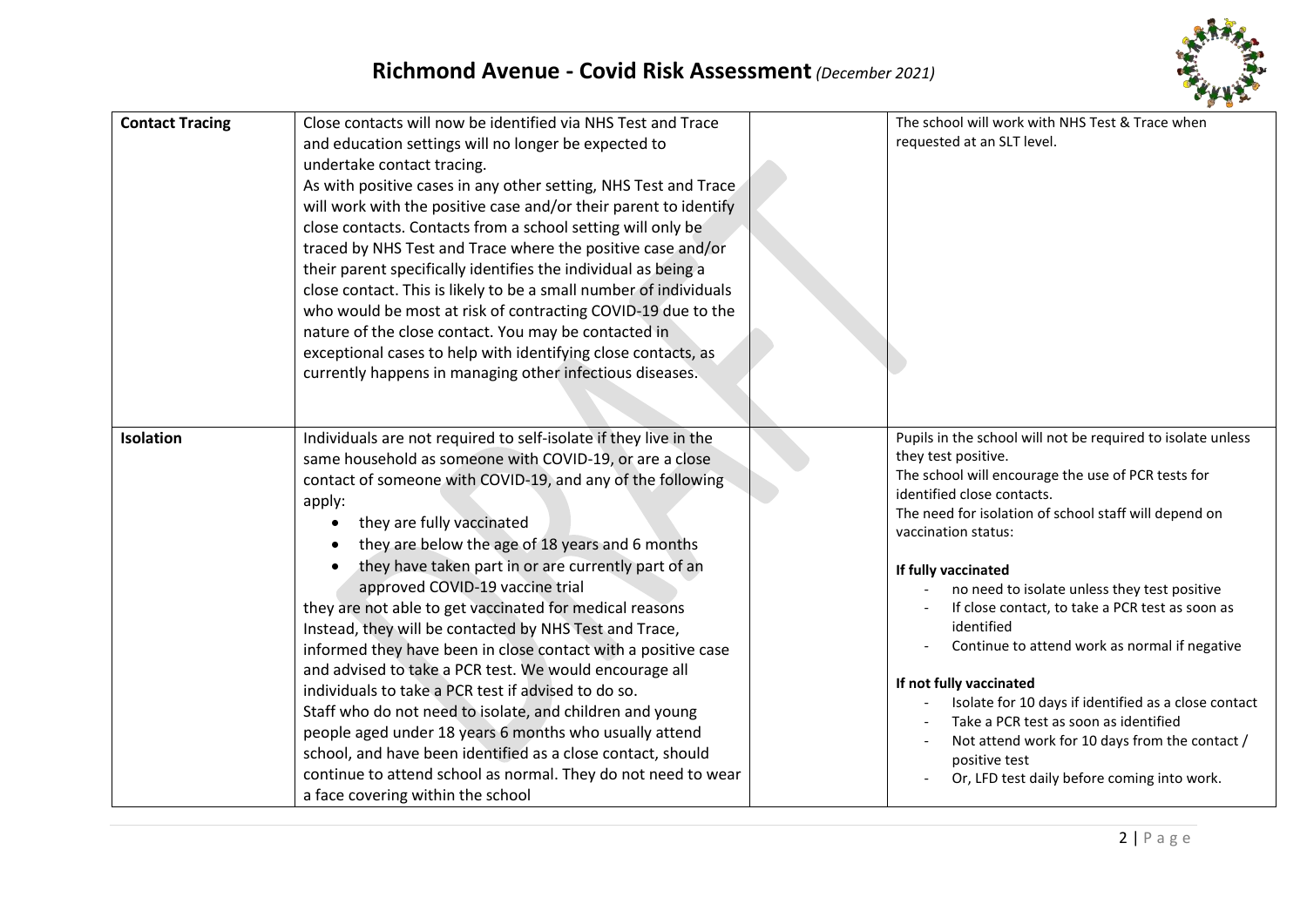

|                          |                                                                                                                                                                                                                                                                                                                                                                                                                                                                                                                                                                                                                                                                                                                                                                                                                  | If close contact of Omicron positive case (Nov 2021)<br>Isolate for 10 days, irrelevant of vaccination<br>status<br>PCR test to be taken                                                                                                                                                                                                                                                                                                                                                                                                                                                                                                                                           |
|--------------------------|------------------------------------------------------------------------------------------------------------------------------------------------------------------------------------------------------------------------------------------------------------------------------------------------------------------------------------------------------------------------------------------------------------------------------------------------------------------------------------------------------------------------------------------------------------------------------------------------------------------------------------------------------------------------------------------------------------------------------------------------------------------------------------------------------------------|------------------------------------------------------------------------------------------------------------------------------------------------------------------------------------------------------------------------------------------------------------------------------------------------------------------------------------------------------------------------------------------------------------------------------------------------------------------------------------------------------------------------------------------------------------------------------------------------------------------------------------------------------------------------------------|
| <b>Face Coverings</b>    | Face coverings are no longer advised for pupils, staff and<br>visitors either in classrooms or in communal areas.<br>If you have a substantial increase in the number of positive<br>cases in your school (see Stepping measures up and<br>down section for more information), a director of public health<br>might advise you that face coverings should temporarily be<br>worn in communal areas or classrooms (by pupils staff and<br>visitors, unless exempt). You should make sure your<br>contingency plans cover this possibility.<br>November 28 <sup>th</sup> 2021<br>From tomorrow (Monday 29 November), we are strongly<br>advising that face coverings should be worn in communal<br>areas in all settings by staff, visitors and pupils or students in<br>year 7 and above, unless they are exempt. | If there is a symptomatic pupil, staff may wear face<br>coverings whilst supporting this pupil until they are<br>collected from site. Masks will be available in the Triage<br>room for this purpose.<br>November - Face coverings should be worn within site in<br>communal areas by adults - staff and visitors. Staff should<br>wear masks at the start / end of day when children enter /<br>exit school if at Level 2 or above.<br>November - If events take place with parents / public, it<br>may be advisable for visitors to wearing masks whilst<br>watching performances. This will be clarified in<br>communications to parents and carers in advance of any<br>event. |
| <b>Contingency Plans</b> | You should have contingency plans (sometimes called<br>outbreak management plans) outlining what you would do if<br>children, pupils, students or staff test positive for COVID-19, or<br>how you would operate if you were advised to take extra<br>measures to help break chains of transmission. Given the<br>detrimental impact that restrictions on education can have on<br>children and young people, any measures in schools should<br>only ever be considered as a last resort, kept to the minimum<br>number of schools or groups possible, and for the shortest<br>amount of time possible.                                                                                                                                                                                                           | See Outbreak Management Plan<br>If numbers hit critical levels (either of absences / covid<br>cases, meaning Threshold level 2 or 3 is reached)<br>temporary measures may be reintroduced including:<br>Reintroduce year group bubbles<br>$\bullet$<br>No face-to-face assemblies<br>Reduce mixing of year groups at playtimes and<br>$\bullet$<br>lunchtimes<br>Suspend external visitors coming onto school site<br>$\bullet$<br>Suspend parents / carers coming into the school<br>$\bullet$<br>building - revert to phone / email rather than<br>face to face at the office                                                                                                    |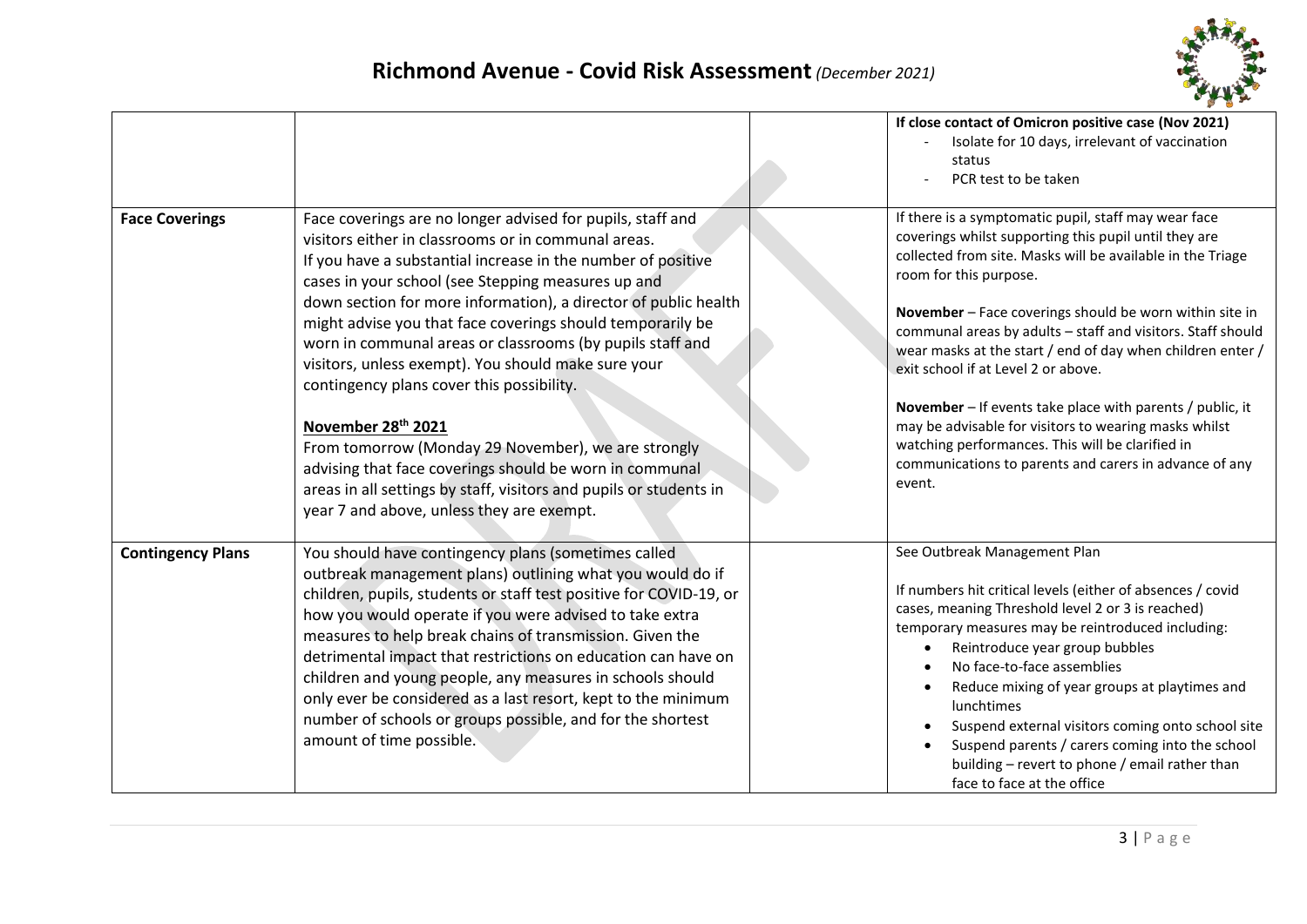

|  | Reintroduction of staff wearing masks at start /<br>end of day when interacting with parents and |
|--|--------------------------------------------------------------------------------------------------|
|  | carers                                                                                           |
|  | If staffing levels are limited, consider remote                                                  |
|  | learning for specific year groups. (short term) to                                               |
|  | allow circuit-break in transmission and adapted                                                  |
|  | use of staff for those that remain in the setting.                                               |

#### **Additional measures to consider in managing events: (Director of Public Health advice, 26.11.2021)**

This advice is specifically offered to support schools and early years setting to plan their Christmas and festivities events and activities safely. Ultimately, the decision rests with setting leaders, based on their own risk assessments alongside the latest government guidance.

Public health advice about events run and organised by the setting (whether these are on site like a school play or off-site like a carol service in a church building) are based on the level of the setting detailed in the table below (see appendix for details). We recognise that events are of varied nature and settings will need to consider event specifics in their risk assessments. For example, sports events between two settings should be considered if both settings are at the same level.

Please see flow chart below in order to identify which level your school currently falls into.

#### **Threshold Public Health Advice**

#### **Level 1**

Essential visiting only and option to hold events, subject to settings undertaking a detailed risk assessment of their COVID-19 situation and risk assessment of the event. Some of the control measures settings may want to include are (this is not a prescribed or exhaustive list and exact measures will be decided by the setting, based on the type of the event and setting's risk assessment):

- All routine control and IPC measures
- Restricting number of attendees
- no attendance of positive cases, symptomatic individuals, contacts of positive cases;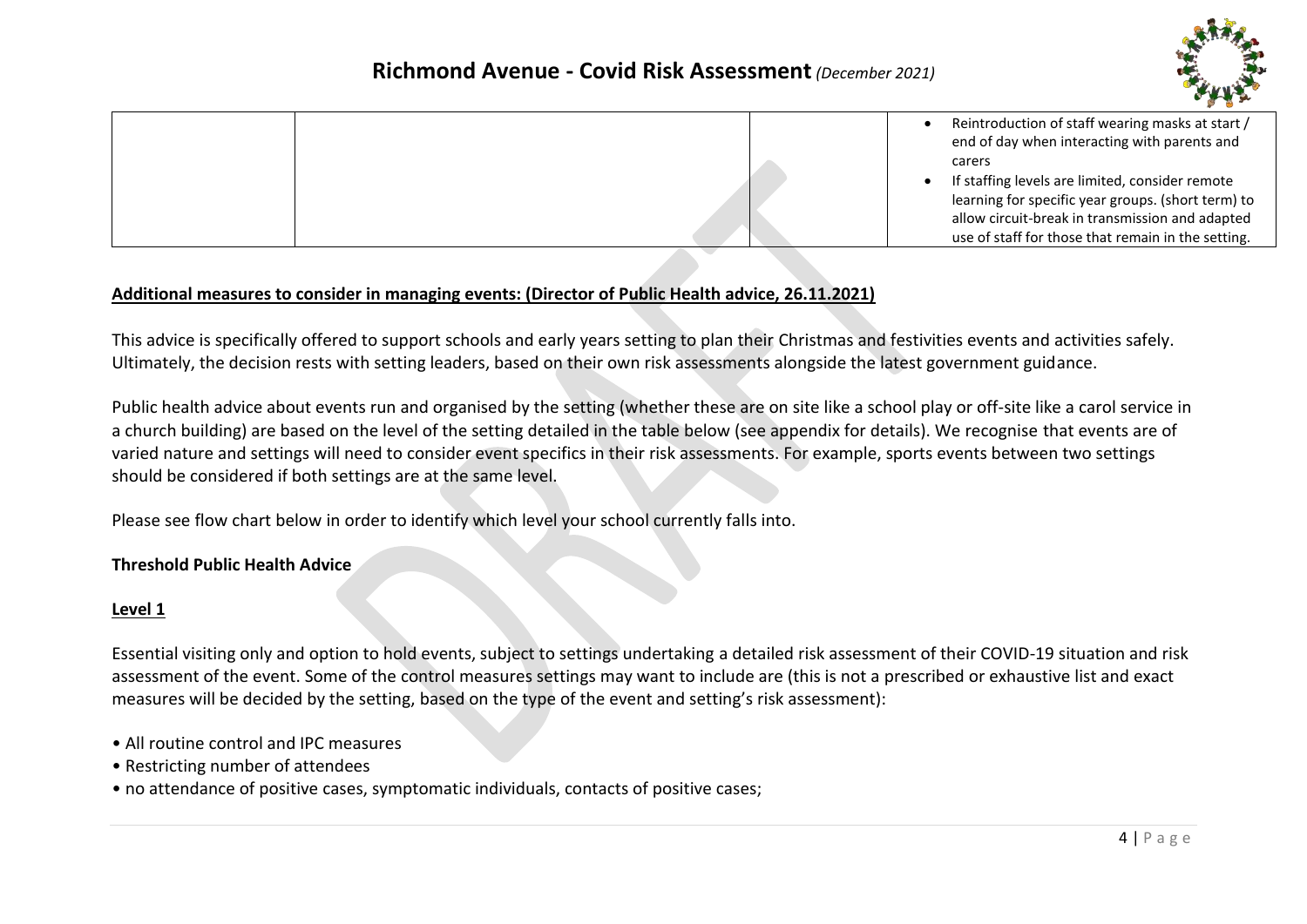## **Richmond Avenue - Covid Risk Assessment***(December 2021)*



- enhanced ventilation (e.g., can the event be held outside);
- enhanced hygiene measures (such as regular cleaning of high-touch surfaces;
- ensuring social distancing and reduced mixing as much as possible (e.g. sitting in family groups).
- audience and observer face coverings (including when singing);
- promoting all attendees to take an LFD test within 48hrs before the event
- asking for proof of the negative LFD test result upon entrance.

When planning ahead for events, we suggest settings have contingency plans in the event that the number of COVID-19 cases in the rise and a school moves out of level 1 into levels 2 or 3.

### **Level 2**

Essential visiting only, and events are not recommended - as there is an ongoing outbreak. However, you may look at introducing mitigating measures to hold some events safely and you can contact the public health team for advice, if needed. This does not exclude setting recording virtual/zoom events.

#### **Level 3**

Essential visiting only, including no events as there is ongoing on-site transmission. This does not exclude settings recording virtual/zoom events.

#### **Attendance restrictions**

If COVID chains of transmission are not broken by all above measures, attendance restrictions may be considered as last resort - affected class or group to move to home learning for as short a period of time as possible, but with on-site provision remaining for vulnerable children and key worker children. We also acknowledge that schools may be impacted by non-COVID related staff absences (e.g., seasonal flu) and that it is not always possible to obtain supply staff, which may mean that settings are temporarily unable to operate safe on-site provision. Where schools are faced with this situation, please contact [sbceducationcovid@southend.gov.uk](mailto:sbceducationcovid@southend.gov.uk)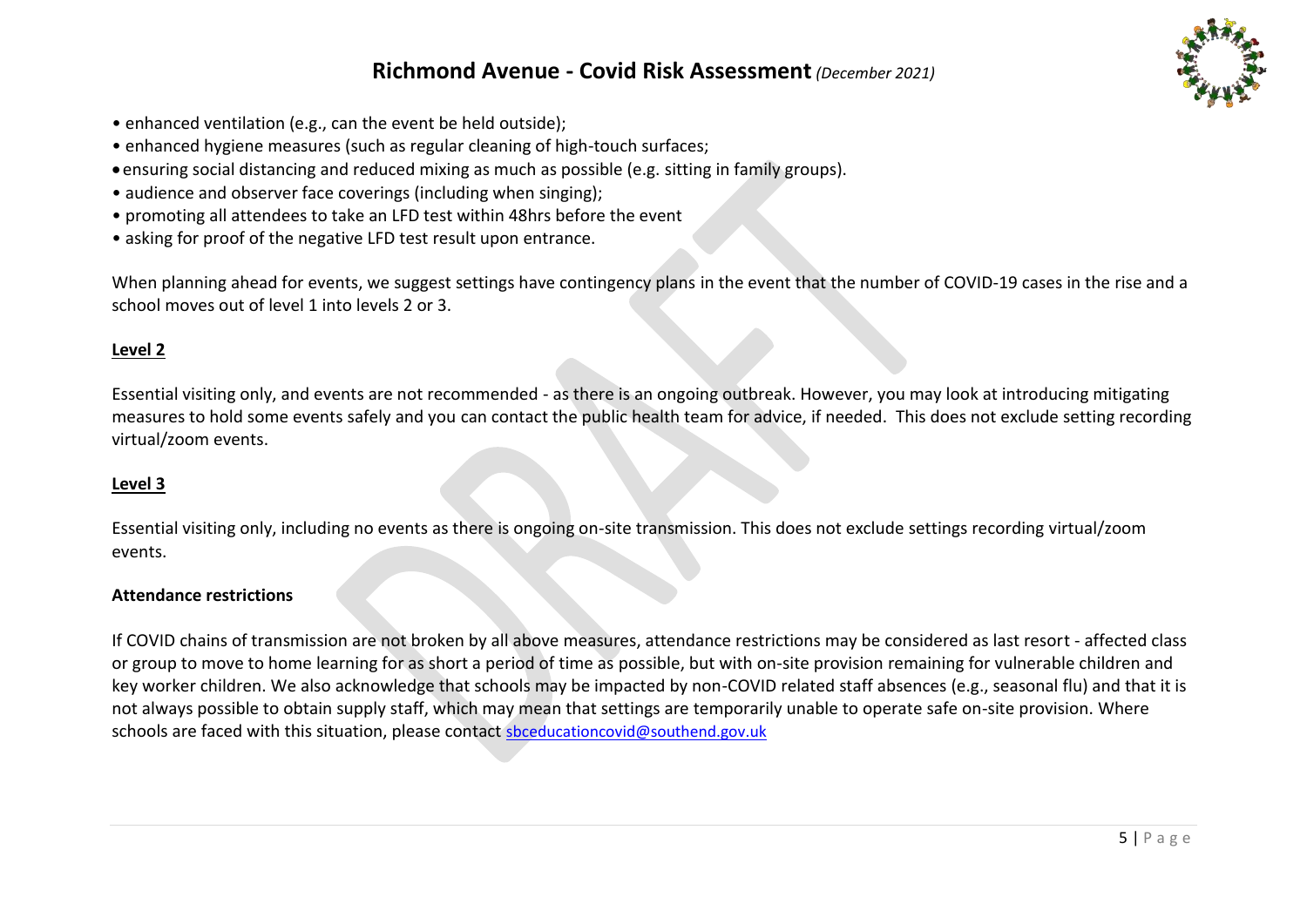

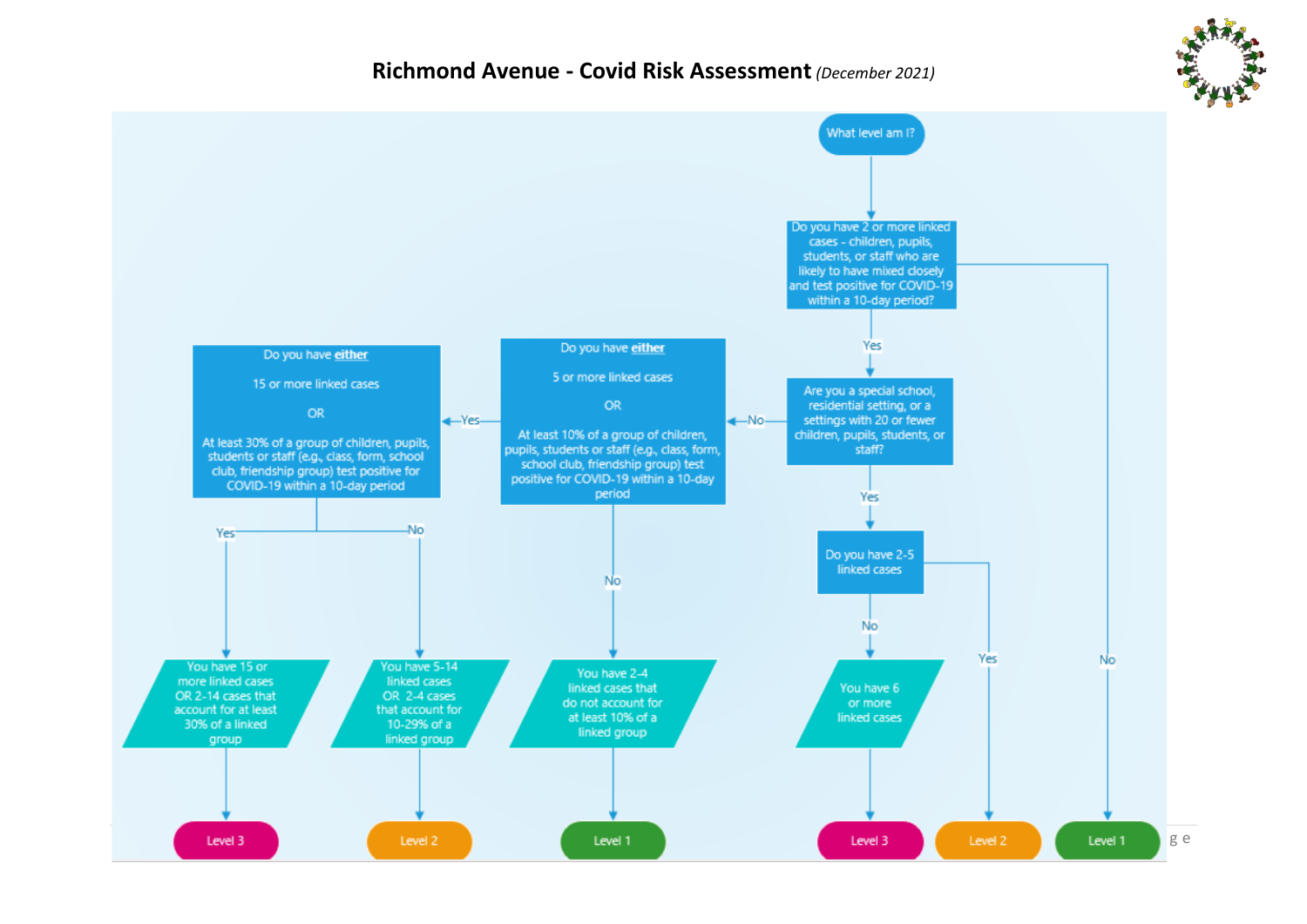

# **Level Two Threshold Control Measures:**

| Area of support      | <b>Additional Measure</b>                            | <b>Support / resources</b>       | <b>Impact of additional</b> |
|----------------------|------------------------------------------------------|----------------------------------|-----------------------------|
|                      |                                                      |                                  | measure                     |
| On site transmission | Reintroduction of additional measures to reduce      | Signs and posters for around     | Airborne transmission of    |
| of Covid by staff    | transmission opportunities between staff             | site                             | covid reduced               |
|                      | Face Coverings to be worn by staff / adults in all   |                                  |                             |
|                      | communal areas                                       | Emails to staff / discussions in |                             |
|                      | Restrictions on numbers in communal areas (e.g.      | meetings                         |                             |
|                      | PPA / Staff room) to be reinstated to promote        |                                  |                             |
|                      | social distancing                                    |                                  |                             |
|                      | Social distancing signs to be placed around school   |                                  |                             |
|                      | Staff requested to take LFD tests three times        |                                  |                             |
|                      | weekly and report all results to school and          |                                  |                             |
|                      | government                                           |                                  |                             |
|                      | Staff to wear masks at start/end of day when         |                                  |                             |
|                      | seeing children in and out of site                   |                                  |                             |
|                      |                                                      |                                  |                             |
| On site transmission | Reintroduction of some additional measures to reduce | Contact club providers if mixed  | Airborne transmission of    |
| of Covid by pupil    | transmission opportunities between pupils            | year groups                      | covid reduced               |
|                      | No face to face assemblies in mixed year groups /    |                                  |                             |
|                      | phases (to be led virtually, via teams into          | Notify parents / carers of       |                             |
|                      | classrooms)                                          | changes to club                  |                             |
|                      | No whole school assembly face to face (to be led     |                                  |                             |
|                      | virtually, via teams into classrooms)                | Letters out via web / app /      |                             |
|                      | No mixed class singing sessions in same place        | paper                            |                             |
|                      | Singing can take place outside, if children are      |                                  |                             |
|                      | suitably spread out and face one direction           |                                  |                             |
|                      | Limit interactions of different year groups          |                                  |                             |
|                      | together during the school day (playtimes and        |                                  |                             |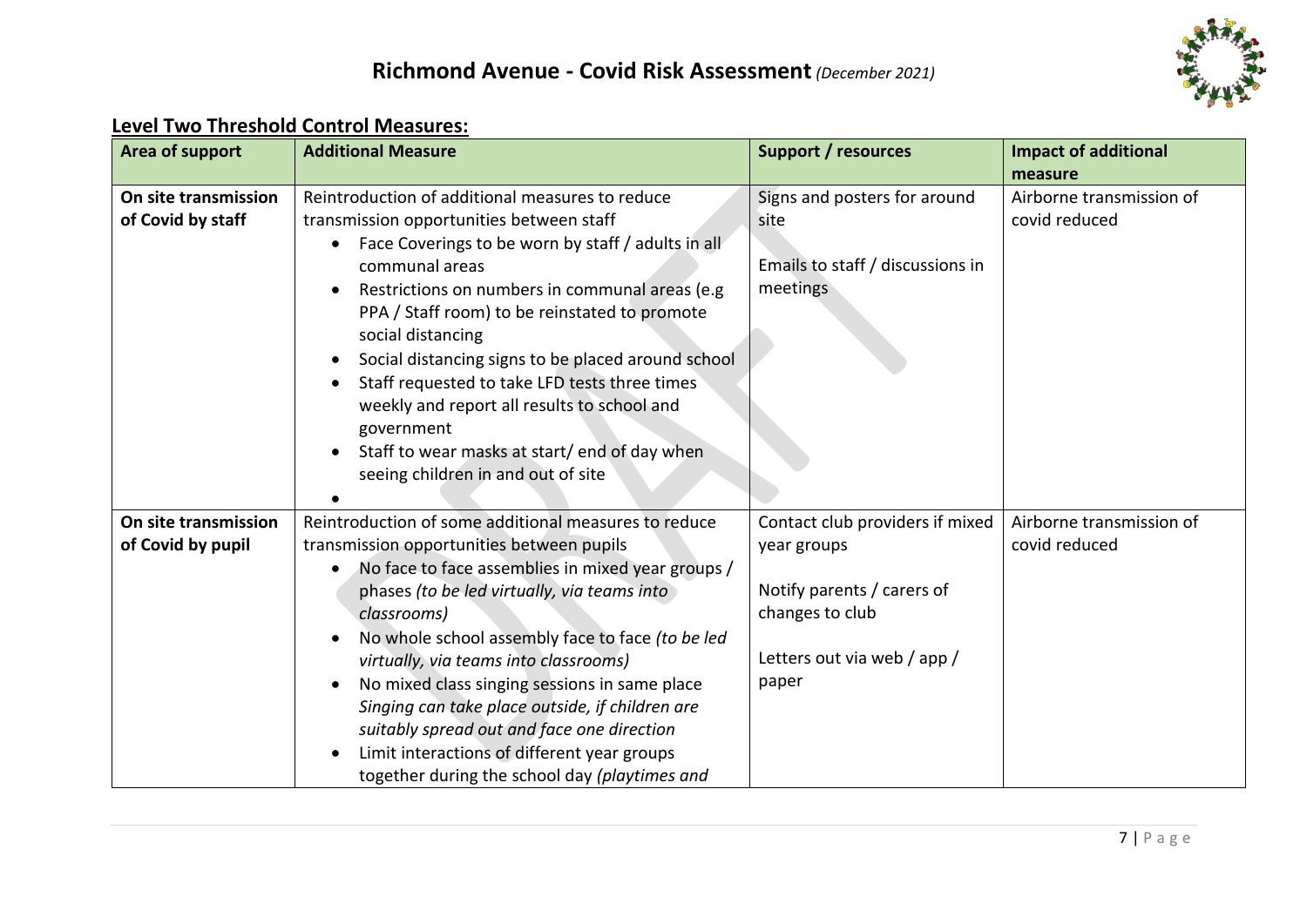

|                            | lunchtimes to be split between playground, field<br>and pen, to minimise interactions)<br>Any mixed year group before or after school clubs<br>suspended in the short term                                                                                                                                                                                                                                                                                                                                                                                                                                                                                                                                                                                                                                                                                                                                                                                                                                                                                   |                                                                           |                                                                                                                          |
|----------------------------|--------------------------------------------------------------------------------------------------------------------------------------------------------------------------------------------------------------------------------------------------------------------------------------------------------------------------------------------------------------------------------------------------------------------------------------------------------------------------------------------------------------------------------------------------------------------------------------------------------------------------------------------------------------------------------------------------------------------------------------------------------------------------------------------------------------------------------------------------------------------------------------------------------------------------------------------------------------------------------------------------------------------------------------------------------------|---------------------------------------------------------------------------|--------------------------------------------------------------------------------------------------------------------------|
| <b>Visitors for events</b> | All events where visitors were planned to be within the<br>building on site are cancelled / postponed / adapted,<br>Including (but not limited to)<br>Christmas decoration afternoon (1/12)<br>Christmas Light switch on (1/12) - outside<br>Christmas Fayre (3/12) - outside<br>Choir singing at St Andrew's church (5/12) -<br>outside<br>Christmas Productions (wb 13/12)<br>Monday 13 <sup>th</sup> – EYFS am / Year 5&6 PM<br>Wednesday $15th - KS1$ am / EYFS pm<br>Thursday 16th - 3&4 am / KS1 pm<br>Friday 17 <sup>th</sup> - Year 5&6 am<br>Whole school end of year assembly (17/12)<br>Sporting events that involve travelling to other<br>sites or having visitors on site<br>Events may still take place with mitigations, such as<br>Christmas performances to parents taking place outside if<br>the following is followed:<br>Numbers of visitors are limited<br>Visitors (audience and observers) are requested to<br>wear face coverings<br>Visitors are requested to have taken a negative<br>LFD test within the last 48 hours of event | Letters to parents to be<br>shared:<br>On paper<br>Via App<br>Via website | No additional opportunities<br>to increase covid<br>transmission between staff /<br>parents / children /<br>stakeholders |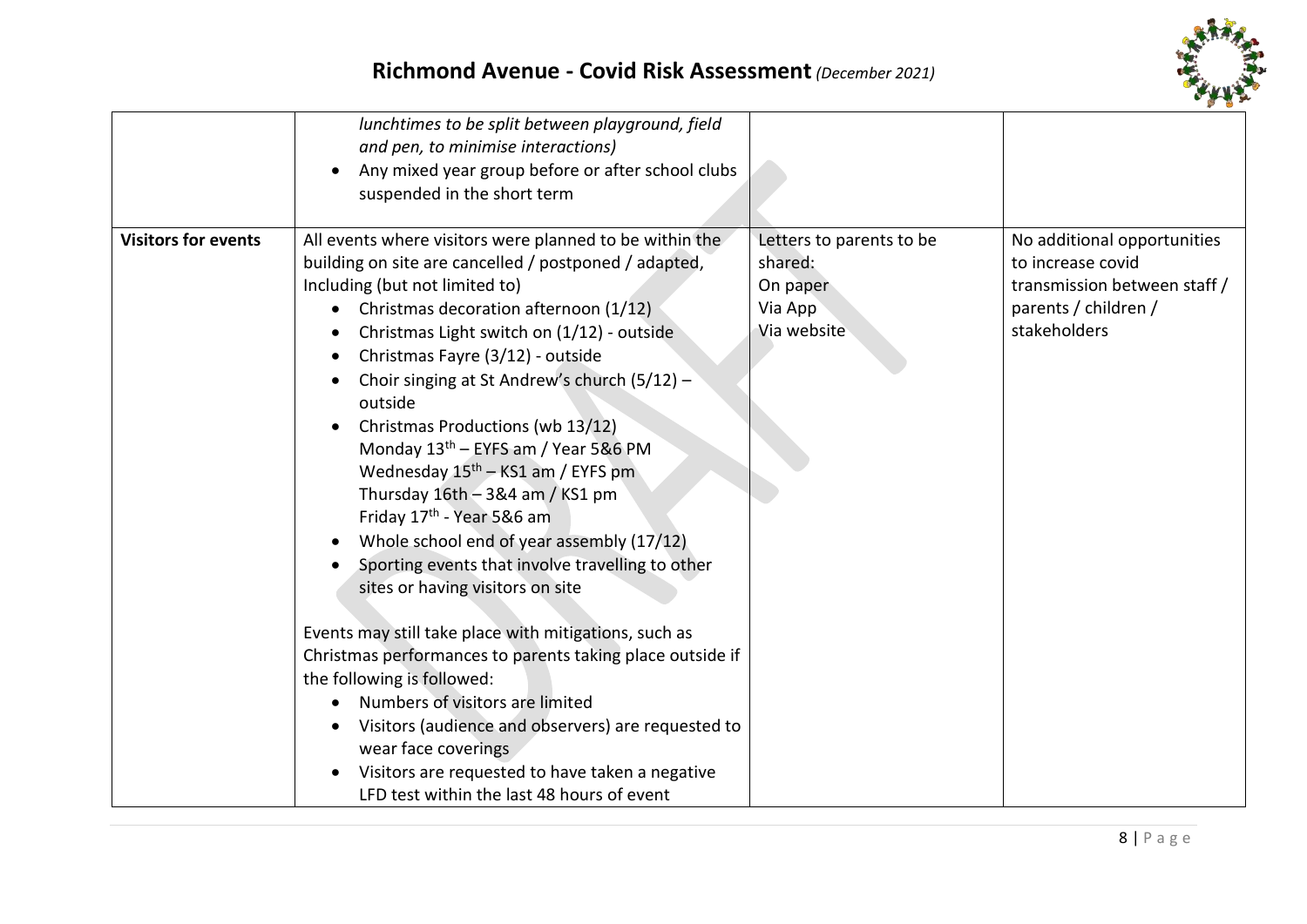



|                                    | Enhanced hygiene measures are put into place<br>(e.g. hand sanitiser, additional cleaning, reduced<br>mixing where possible)<br>No attendance on site of any positive cases or<br>$\bullet$<br>symptomatic individuals<br>Social distancing signs to be put up inside and outside<br>buildings around site, to encourage visitors / staff to be<br>mindful of interactions when cases are raised                                                                                                                                                                                                                                                                                          |                                                                                                                                       |                                                                                                                          |
|------------------------------------|-------------------------------------------------------------------------------------------------------------------------------------------------------------------------------------------------------------------------------------------------------------------------------------------------------------------------------------------------------------------------------------------------------------------------------------------------------------------------------------------------------------------------------------------------------------------------------------------------------------------------------------------------------------------------------------------|---------------------------------------------------------------------------------------------------------------------------------------|--------------------------------------------------------------------------------------------------------------------------|
| <b>Support visitors on</b><br>site | Only essential visitors to be allowed on site, meetings to<br>take place online / virtually to replace face to face.<br>Postpone external visitors for assemblies<br>Rearrange meetings / external agency visits to<br>virtual where possible<br>If essential visitors (e.g emergency social work etc.)<br>Visitor MUST show evidence of negative Covid<br>$\bullet$<br>test<br>Visitors must wear face covering at all times on<br>site<br>If meeting 1:1 child, must be in well ventilated<br>room that is cleaned between children's use<br><b>External support teachers</b><br>May continue if essential for delivery of the<br>curriculum<br>Should not attend site if non-essential | Emails to regular visitors to<br>update<br>Communication with sports<br>providers and other regular<br>visitors (email / phone calls) | No additional opportunities<br>to increase covid<br>transmission between staff /<br>parents / children /<br>stakeholders |
|                                    |                                                                                                                                                                                                                                                                                                                                                                                                                                                                                                                                                                                                                                                                                           |                                                                                                                                       |                                                                                                                          |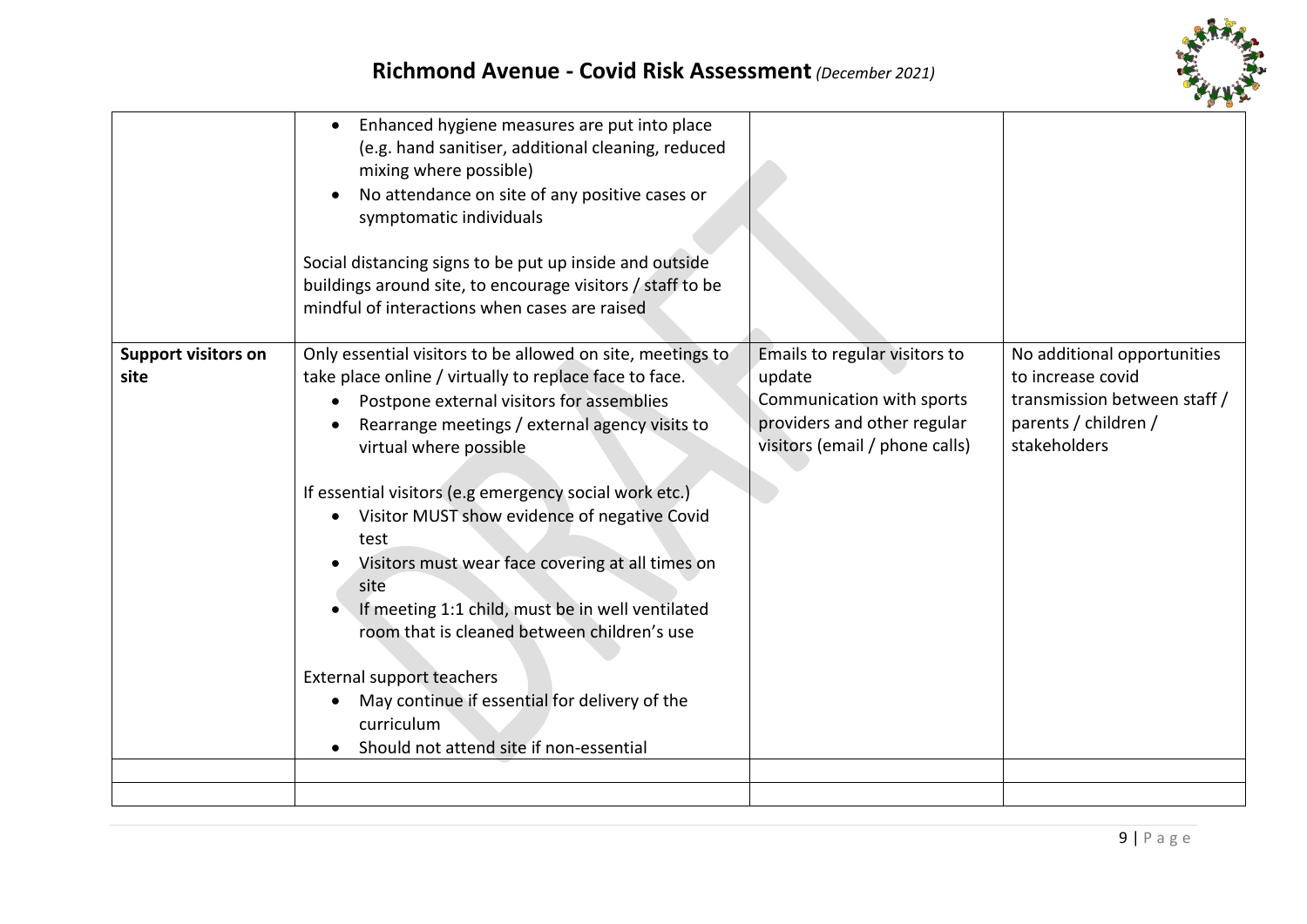

# **Ongoing Control Measures:**

| Area / Aspect                                                                | <b>Information</b>                                                                                                                                                                                          | <b>Notes</b>                                                         | <b>Actions / Other control Measures needed</b>                                                                                                                                                                                                                                                                                                                                                                                                                          |
|------------------------------------------------------------------------------|-------------------------------------------------------------------------------------------------------------------------------------------------------------------------------------------------------------|----------------------------------------------------------------------|-------------------------------------------------------------------------------------------------------------------------------------------------------------------------------------------------------------------------------------------------------------------------------------------------------------------------------------------------------------------------------------------------------------------------------------------------------------------------|
| <b>Ensure good hygiene</b><br>for everyone -<br><b>Hand hygiene</b>          | Frequent and thorough hand cleaning should now be regular<br>practice. You should continue to ensure that pupils clean their<br>hands regularly. This can be done with soap and water or hand<br>sanitiser. | The e-bug<br>website contains<br>teaching<br>resources to<br>support | Hand washing facilities in every class including liquid soap<br>and paper towels<br>Supplies in each class to be monitored and replenished as<br>needed<br>Sanitiser available in and around the school site<br>Revision lessons will be delivered for pupils on hand<br>washing, including rhymes and actions to support the<br>wellbeing and hygiene across the school<br>Continued display of posters to remind pupils and staff of<br>rigorous hand washing hygiene |
| <b>Ensure good hygiene</b><br>for everyone $-$<br><b>Respiratory hygiene</b> | The 'catch it, bin it, kill it' approach continues to be very<br>important.                                                                                                                                 | The e-bug<br>website contains<br>teaching<br>resources to<br>support | 'Catch it, bin it, kill it' will be taught in all classes across the<br>school at the start of term<br>There will be hygiene posters around the site, focusing on<br>hand washing and use of bins<br>There will be bins with lids that are emptied regularly<br>around the school.<br>Younger pupils (particularly EYFS) to be given additional<br>support and teaching on expectations and managing<br>hygiene in school                                               |
| <b>Ensure good hygiene</b><br>for everyone -<br><b>Use of PPE</b>            | Most staff in schools will not require PPE beyond what they<br>would normally need for their work                                                                                                           |                                                                      | If there is a symptomatic pupil, staff may wear PPE / face<br>coverings whilst supporting this pupil until they are<br>collected from site. PPE will be available in the Triage<br>room for this purpose.                                                                                                                                                                                                                                                               |
| <b>Maintain Appropriate</b><br><b>Cleaning regimes</b>                       |                                                                                                                                                                                                             |                                                                      | High contact areas (doors / balustrades / toilet doors etc.)<br>will have additional cleans during the school day when<br>needed<br>Toilets will be cleaned regularly                                                                                                                                                                                                                                                                                                   |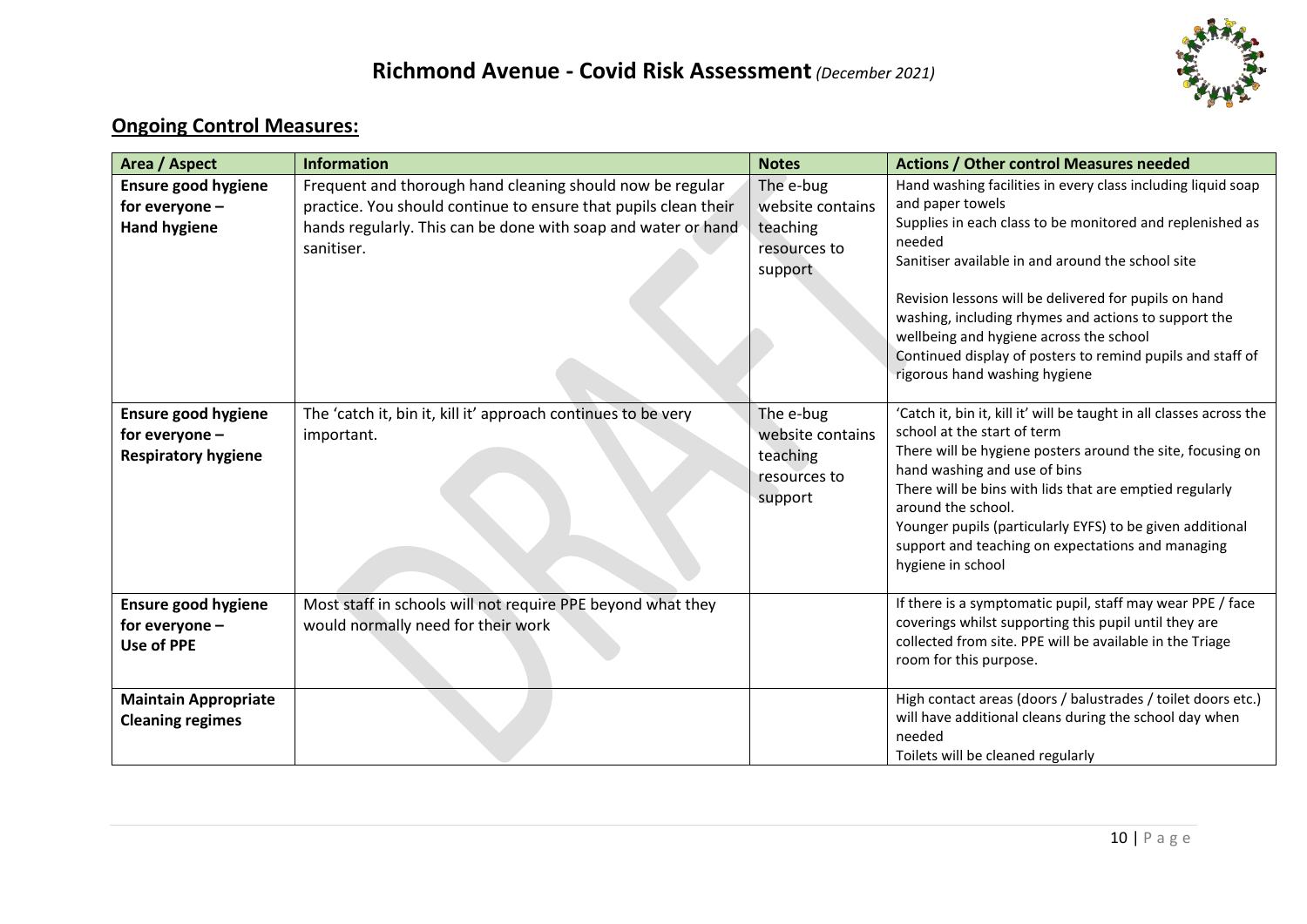

|                                         |                                                                                                                                                                                                                                                                                                                                                                                                                                                                                                                                             | Cleaning schedule plan to be in place to ensure additional<br>monitoring of areas and levels of resources (eg. Soap,<br>sanitiser, hand towels, toilet rolls)<br>Signs to remind staff and pupils of good hand hygiene will<br>be displayed in toilet areas<br>Duty staff at playtimes and lunchtimes will ensure children<br>only use the toilet one pupil at a time<br>Windows will be opened daily and external doors open<br>where appropriate (unless a safeguarding risk in which<br>case internal doors and external windows will be opened) |
|-----------------------------------------|---------------------------------------------------------------------------------------------------------------------------------------------------------------------------------------------------------------------------------------------------------------------------------------------------------------------------------------------------------------------------------------------------------------------------------------------------------------------------------------------------------------------------------------------|-----------------------------------------------------------------------------------------------------------------------------------------------------------------------------------------------------------------------------------------------------------------------------------------------------------------------------------------------------------------------------------------------------------------------------------------------------------------------------------------------------------------------------------------------------|
| Keep occupies spaces<br>well ventilated | When your school is in operation, it is important to ensure it is<br>well ventilated and that a comfortable teaching environment is<br>maintained.<br>Opening external windows can improve natural ventilation,<br>and in addition, opening internal doors can also assist with<br>creating a throughput of air. If necessary, external opening<br>doors may also be used (if they are not fire doors and where<br>safe to do so).<br>You should balance the need for increased ventilation while<br>maintaining a comfortable temperature. | External and internal windows and doors will be kept open<br>when spaces are occupied, when safety permits.<br>Classroom external windows will be opened before<br>children enter the site each day.<br>CO2 monitors in every classroom, monitored regularly to<br>ensure levels stay in 'safe zone' (under 1500),<br>If levels go above 1000, staff reminded to open more<br>doors / windows for ventilation                                                                                                                                       |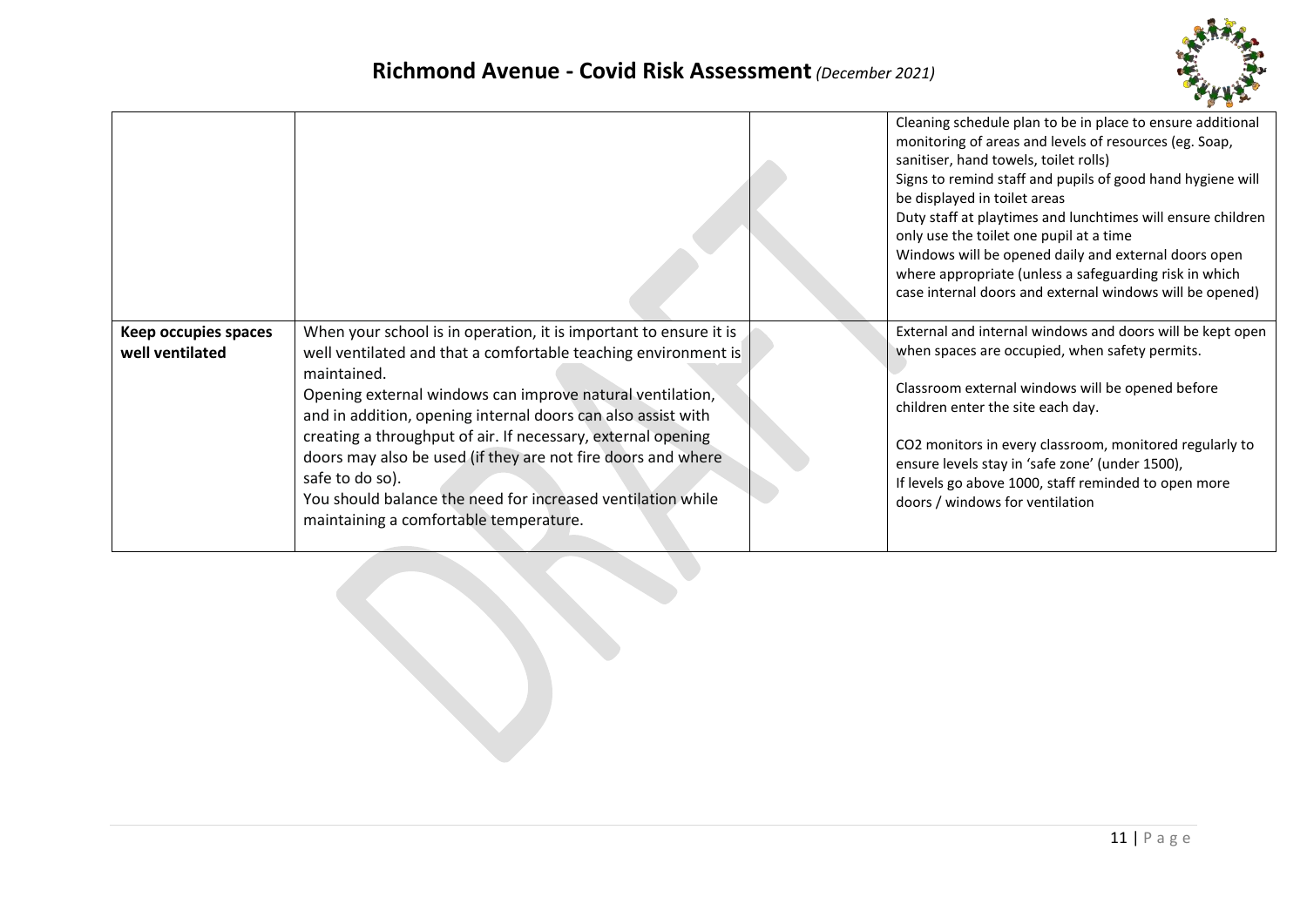

# **Covid-19 Symptoms, Testing & Managing cases**

| <b>Area / Aspect</b>               | <b>Information</b>                                                                                                                                                                                                                                                                                                                                                                                                                                                                                                                                                                                                                                                                                                                                                             | <b>Notes</b> | <b>Actions / Other control Measures needed</b>                                                                                                                                                                                                                                                                                                                                                                                                                                                                                                                                                                         |
|------------------------------------|--------------------------------------------------------------------------------------------------------------------------------------------------------------------------------------------------------------------------------------------------------------------------------------------------------------------------------------------------------------------------------------------------------------------------------------------------------------------------------------------------------------------------------------------------------------------------------------------------------------------------------------------------------------------------------------------------------------------------------------------------------------------------------|--------------|------------------------------------------------------------------------------------------------------------------------------------------------------------------------------------------------------------------------------------------------------------------------------------------------------------------------------------------------------------------------------------------------------------------------------------------------------------------------------------------------------------------------------------------------------------------------------------------------------------------------|
| Covid19 Symptoms                   | Pupils, staff and other adults should follow public health<br>advice on when to self-isolate and what to do. They should not<br>come into school if they have symptoms, have had a positive<br>test result or other reasons requiring them to stay at home<br>due to the risk of them passing on COVID-19 (for example,<br>they are required to quarantine).<br>If anyone in your school develops COVID-19 symptoms,<br>however mild, you should send them home and they should<br>follow public health advice.<br>If a pupil is awaiting collection, they should be left in a room<br>on their own if possible and safe to do so. A window should be<br>opened for fresh air ventilation if possible.<br>Appropriate PPE should also be used if close contact is<br>necessary |              | Any staff with symptom should not attend site, self-isolate<br>and arrange a PCR test. If negative results, they may<br>return to work.<br>Any pupils developing C-19 symptoms will be sent home<br>and parents advised to arrange a PCR test. Whilst waiting<br>for collection, pupils will be monitored / supported in the<br>Triage room, where external windows will be open.<br>Pupils may return to site if PCR test is negative / following<br>advice of public health.<br>November - Staff and pupils encouraged to LFD test at<br>least three times weekly due to rising cases and low<br>attendance figures. |
| Admission of<br>symptomatic pupils | In most cases, parents and carers will agree that a pupil with<br>symptoms should not attend the school, given the potential<br>risk to others.<br>If a parent or carer insists on a pupil attending your school, you<br>can take the decision to refuse the pupil if, in your reasonable<br>judgement, it is necessary to protect other pupils and staff<br>from possible infection with COVID-19. Your decision would<br>need to be carefully considered in light of all the circumstances<br>and current public health advice.                                                                                                                                                                                                                                              |              | The school reserves the right to refuse on site attendance<br>for a pupil if, following an SLT review / risk assessment it is<br>deemed necessary to protect others from Covid-19<br>infection (e.g. if symptomatic and no PCR test has been<br>taken / on the advice of PHE or SECAT)<br>November - If a child is absent from school with 'mild'<br>symptoms e.g. cough, headache, temperature etc.<br>Parents being individually called to check that parents are<br>testing for Covid.<br>Advice to be given to parents on testing children if needed<br>/ refer to Covid websites / contact numbers if uncertain.  |
| Asymptomatic testing               | Testing remains important in reducing the risk of transmission<br>of infection within schools.                                                                                                                                                                                                                                                                                                                                                                                                                                                                                                                                                                                                                                                                                 |              | Staff will be encouraged to continue twice weekly testing<br>at home until advice changes. These tests will be provided<br>to them by the school and taken on Sunday and<br>Wednesday evenings.                                                                                                                                                                                                                                                                                                                                                                                                                        |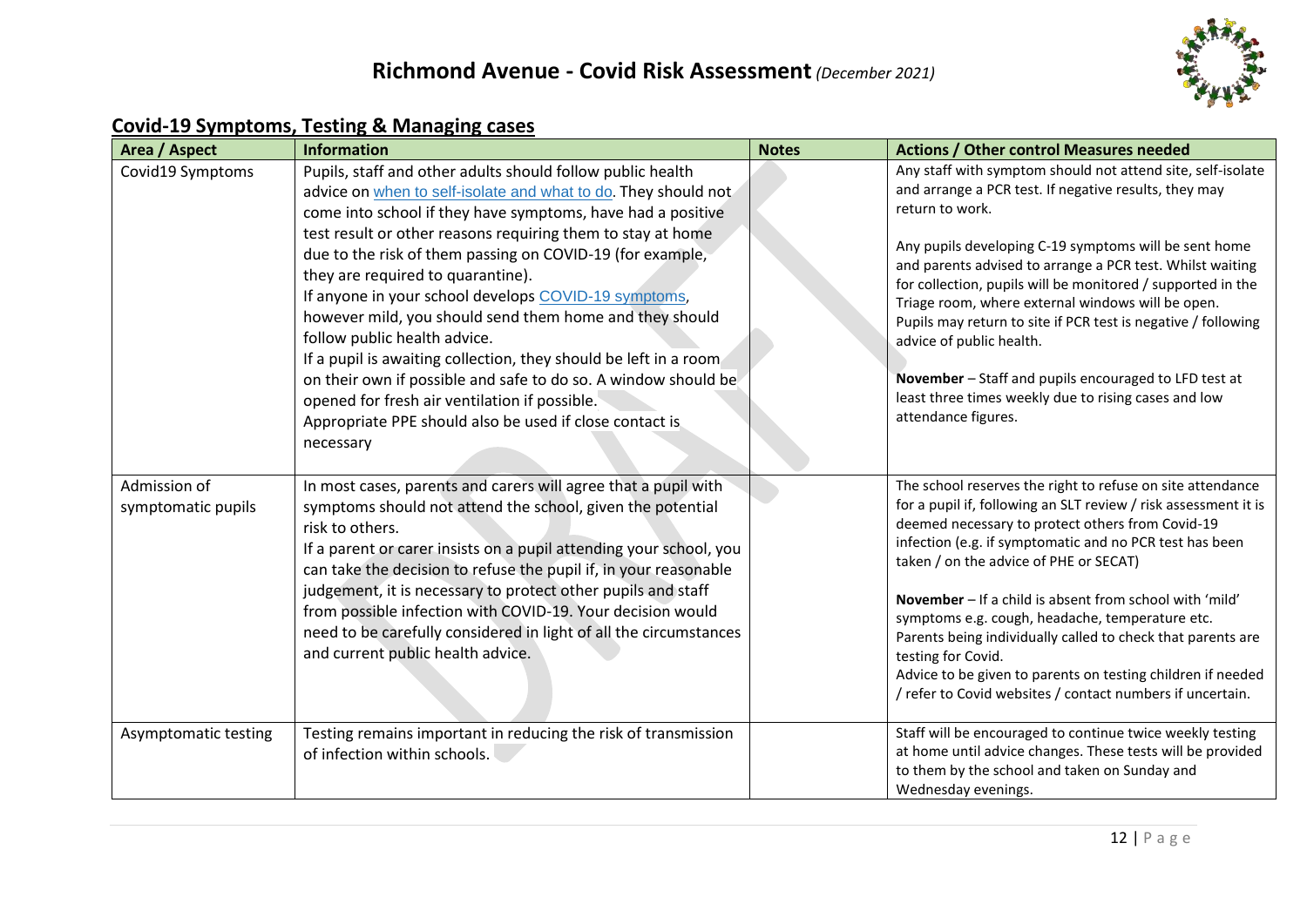

|             | Staff should undertake twice weekly home tests whenever<br>they are on site until the end of September, when this will be<br>reviewed.                                                                                                                                                                                                                                                                                                                                                                                                                                                                      | November - staff have been encouraged to increase LFD<br>testing to three times weekly in the short term                                                                                                                                                                                                                                                                                                                                             |
|-------------|-------------------------------------------------------------------------------------------------------------------------------------------------------------------------------------------------------------------------------------------------------------------------------------------------------------------------------------------------------------------------------------------------------------------------------------------------------------------------------------------------------------------------------------------------------------------------------------------------------------|------------------------------------------------------------------------------------------------------------------------------------------------------------------------------------------------------------------------------------------------------------------------------------------------------------------------------------------------------------------------------------------------------------------------------------------------------|
| PCR testing | Staff and pupils with a positive LFD test result should self-<br>isolate in line with the stay at home guidance for households with<br>possible or confirmed coronavirus (COVID-19) infection. They will<br>also need to get a free PCR test to check if they have COVID-19.<br>Whilst awaiting the PCR result, the individual should continue<br>to self-isolate.<br>If the PCR test is taken within 2 days of the positive lateral flow<br>test, and is negative, it overrides the self-test LFD test and the<br>pupil can return to school, as long as the individual doesn't<br>have COVID-19 symptoms. | If any staff or pupils test positive on a LFD test, they<br>should self-isolate and not come onto site until a follow up<br>PCR test has been taken and either<br>a negative result is obtained<br>a 10 day isolation period following a positive result<br>ii)<br>iii)<br>the individual is displaying no Covid-19 symptoms.<br>The PCR test result should be reported to the school to<br>ensure effective safeguarding processes can be followed. |

### **Attendance**

| Area / Aspect           | <b>Information</b>                                                                                                                                                                                                                                                                                                                                                                                                                                                                         | <b>Notes</b> | <b>Actions / Other control Measures needed</b>                                                                                                                                                                                                                                |
|-------------------------|--------------------------------------------------------------------------------------------------------------------------------------------------------------------------------------------------------------------------------------------------------------------------------------------------------------------------------------------------------------------------------------------------------------------------------------------------------------------------------------------|--------------|-------------------------------------------------------------------------------------------------------------------------------------------------------------------------------------------------------------------------------------------------------------------------------|
| Attending school if CEV | All clinically extremely vulnerable (CEV) children and young<br>people should attend their education setting unless they are<br>one of the very small number of children and young people<br>under paediatric or other specialist care who have been<br>advised by their clinician or other specialist not to attend                                                                                                                                                                       |              | All pupils should be attending school as normal.<br>If there are any formerly identified CEV children whose<br>families believe they should not be attending site, medical<br>evidence in regards to this exemption will need to be<br>provided to the school.                |
| <b>Attendance Codes</b> | School attendance is mandatory for all pupils of compulsory<br>school age and it is a priority to ensure that as many children<br>as possible regularly attend school.<br>Where a child is required to self-isolate or quarantine because<br>of COVID-19 in accordance with relevant legislation or<br>guidance published by PHE or the DHSC they should be<br>recorded as code X (not attending in circumstances related to<br>coronavirus). Where they are unable to attend because they |              | The school will use the appropriate attendance codes in<br>relation to Covid<br>If a child is off, unwell with covid symptoms, they are<br>classed as 'I' as unwell.<br>Notes will be added to absences on registers when PCR /<br>LFD results are confirmed for individuals. |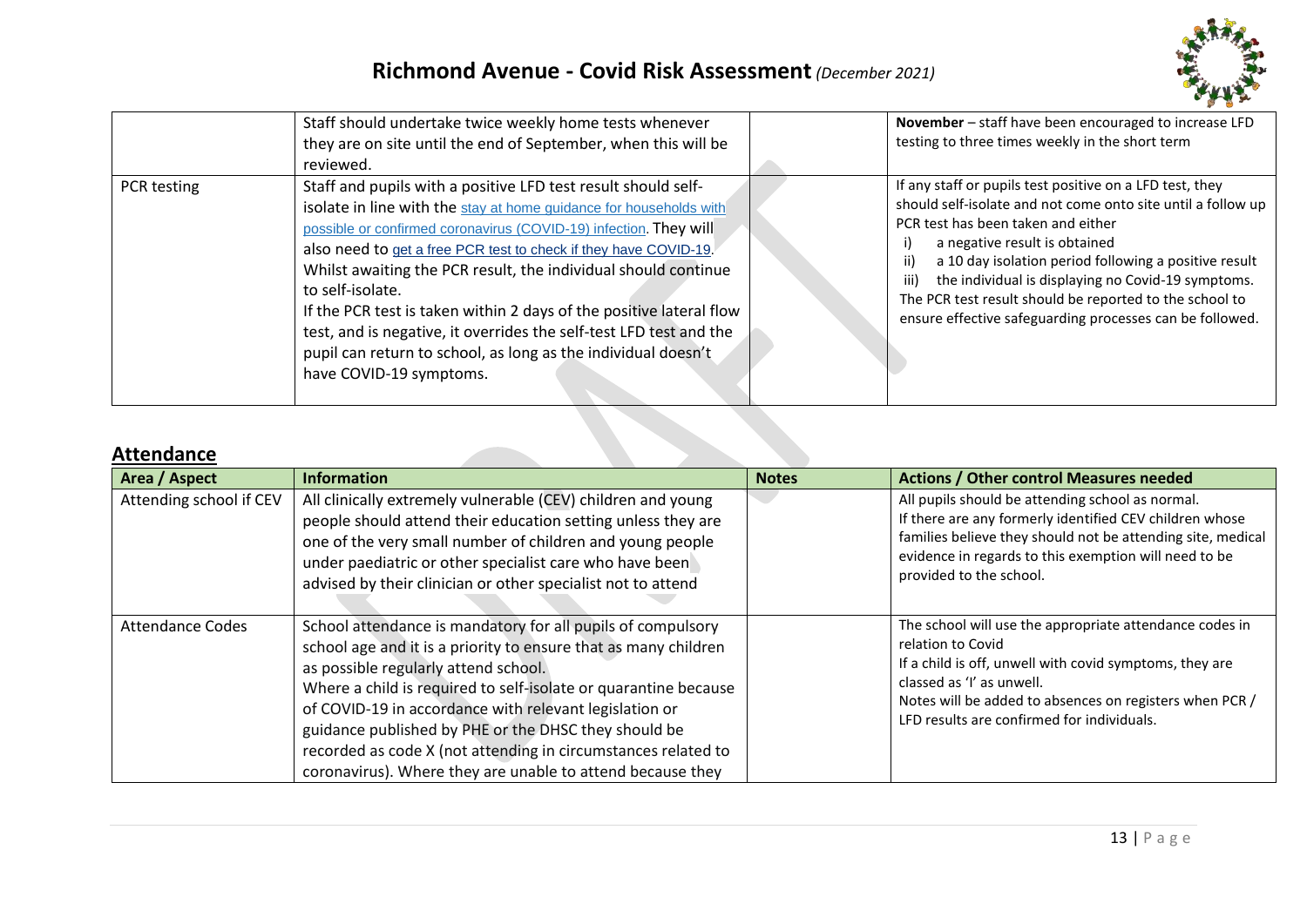

| have a confirmed case of COVID-19 they should be recorded |  |
|-----------------------------------------------------------|--|
| l as code I (illness).                                    |  |

## **Learning During Covid**

| Area / Aspect             | <b>Information</b>                                                                                                                                                                                                                                                                                                                                                                                                                                                                                                                                                                                                                                                                                                                                                                                                                                                                                                                                                                                                                                                                              | <b>Notes</b>                                                                                                                                           | <b>Actions / Other control Measures needed</b>                                                                                                                                                                                                                                                                                                                                                                                                                                                                                                                                                                                                                                                                       |
|---------------------------|-------------------------------------------------------------------------------------------------------------------------------------------------------------------------------------------------------------------------------------------------------------------------------------------------------------------------------------------------------------------------------------------------------------------------------------------------------------------------------------------------------------------------------------------------------------------------------------------------------------------------------------------------------------------------------------------------------------------------------------------------------------------------------------------------------------------------------------------------------------------------------------------------------------------------------------------------------------------------------------------------------------------------------------------------------------------------------------------------|--------------------------------------------------------------------------------------------------------------------------------------------------------|----------------------------------------------------------------------------------------------------------------------------------------------------------------------------------------------------------------------------------------------------------------------------------------------------------------------------------------------------------------------------------------------------------------------------------------------------------------------------------------------------------------------------------------------------------------------------------------------------------------------------------------------------------------------------------------------------------------------|
| <b>Remote Education</b>   | Not all people with COVID-19 have symptoms. Where<br>appropriate, you should support those who need to self-<br>isolate because they have tested positive to work or learn<br>from home if they are well enough to do so. Schools subject to<br>the remote education temporary continuity direction are<br>required to provide remote education to pupils covered by the<br>direction where their attendance would be contrary to<br>government guidance or legislation around COVID-19.<br>You should maintain your capacity to deliver high-quality<br>remote education for the next academic year, including for<br>pupils who are abroad, and facing challenges to return due to<br>COVID-19 travel restrictions, for the period they are abroad.<br>The remote education provided should be equivalent in length<br>to the core teaching pupils would receive in school.<br>You should work collaboratively with families and put in place<br>reasonable adjustments so that pupils with special educational<br>needs and disabilities (SEND) can successfully access remote<br>education. | <b>Full expectations</b><br>for remote<br>education,<br>support and<br>resources can bel<br>found on the get<br>help with remote<br>education service. | Remote learning plans will reflect the in-school learning<br>taking place for those that must isolate.<br>Learning will be delivered via the TEAMS platform and<br>include a range of teaching approaches including Oak<br>Academy, BBC lessons and pre-recorded teacher lessons<br>relevant to that pupil's stage of learning.<br>November - If any year groups revert to remote learning<br>plans, the TEAMS platform will be used as per in the last<br>lockdown. Daily lessons and plans will be uploaded for<br>children to access and completed work will be submitted<br>through teams. Lessons will include a range of teacher<br>recorded inputs alongside Oak academy / BBC bitesize<br>where appropriate. |
| <b>Education recovery</b> | There are a number of programmes and activities to support<br>pupils to make up education missed as a result of the<br>pandemic. Further information is available on education<br>recovery support.                                                                                                                                                                                                                                                                                                                                                                                                                                                                                                                                                                                                                                                                                                                                                                                                                                                                                             |                                                                                                                                                        | The focus of learning will continue to be on basic English /<br>Maths skills, reviewing and filling gaps in knowledge and<br>skills and ensuring key content is covered. We will be<br>implementing a re-written curriculum across the school,<br>ensuring a broad and balanced curriculum offer.<br>There will continue to be a heavy focus on mental health<br>and wellbeing – but through a range of topics / subjects.                                                                                                                                                                                                                                                                                           |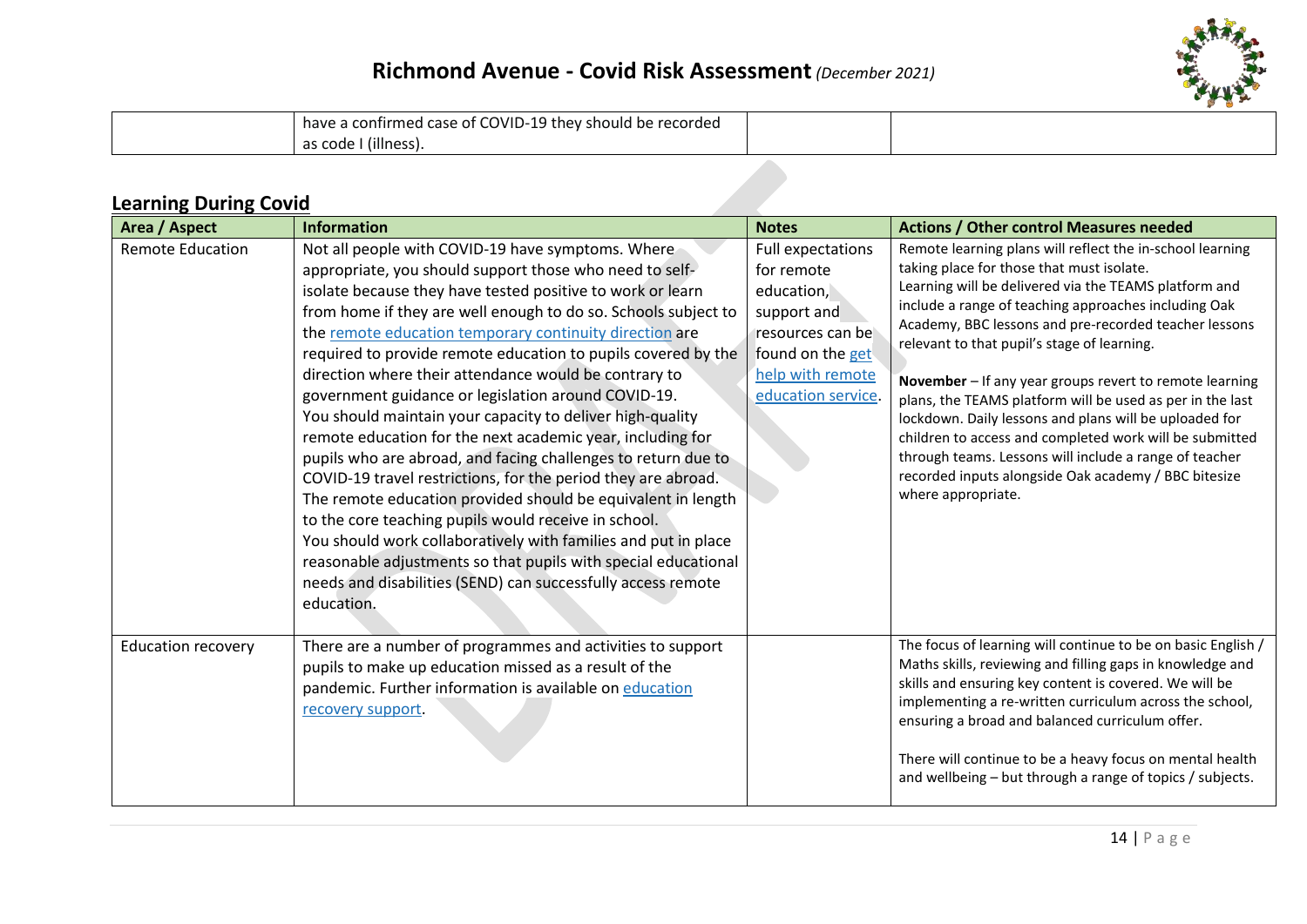

|                              |                                                                                                                                                                                                                                                                    | Assessments will involve a mixture of ongoing formative<br>assessment combined with summative assessment tests<br>where appropriate of the prior academic years<br>expectations for learning.<br>Following gap analysis of pupils, targeted additional<br>support e.g. tutoring / additional interventions to be<br>utilised where appropriate. |
|------------------------------|--------------------------------------------------------------------------------------------------------------------------------------------------------------------------------------------------------------------------------------------------------------------|-------------------------------------------------------------------------------------------------------------------------------------------------------------------------------------------------------------------------------------------------------------------------------------------------------------------------------------------------|
| Pupil wellbeing &<br>Support | Some pupils may be experiencing a variety of emotions in<br>response to the COVID-19 pandemic, such as anxiety, stress or<br>low mood. You can access useful links and sources of support<br>on promoting and supporting mental health and wellbeing in<br>schools | Wellbeing focus in curriculum<br>Daily / weekly (as appropriate) 'circle times' in all classes<br>Focused 1:1 learning mentor work with identified pupils.<br>Worry boxes in all classrooms and LM rooms.<br>The MindEd resources can be used by teachers to support<br>https://www.minded.org.uk/                                              |

## **Other Information**

| Area / Aspect    | <b>Information</b>                                                                                                                                                                                                                                                                                                                                                                                                                                                                                                                                                                                                                                                                                                                                                                        | <b>Notes</b> | <b>Actions / Other control Measures needed</b>                                                                                                                                                                                                                                  |
|------------------|-------------------------------------------------------------------------------------------------------------------------------------------------------------------------------------------------------------------------------------------------------------------------------------------------------------------------------------------------------------------------------------------------------------------------------------------------------------------------------------------------------------------------------------------------------------------------------------------------------------------------------------------------------------------------------------------------------------------------------------------------------------------------------------------|--------------|---------------------------------------------------------------------------------------------------------------------------------------------------------------------------------------------------------------------------------------------------------------------------------|
| School Workforce | School leaders are best placed to determine the workforce<br>required to meet the needs of their pupils.<br>Clinically extremely vulnerable (CEV) people are advised, as a<br>minimum, to follow the same guidance as everyone else. It is<br>important that everyone adheres to this guidance,<br>but CEV people may wish to think particularly carefully about<br>the additional precautions they can continue to take. Further<br>information can be found in the guidance on protecting people<br>who are CEV from COVID-19.<br>Social distancing measures have now ended in the workplace<br>and it is no longer necessary for the government to instruct<br>people to work from home. Employers should be able to<br>explain the measures they have in place to keep CEV staff safe |              | All staff should be attending school as normal. If there are<br>individual staff with specific needs or concerns, individual<br>meetings will take place and Individual Risk Assessments<br>of staff will take place if appropriate, in line with<br>government and DfE advice. |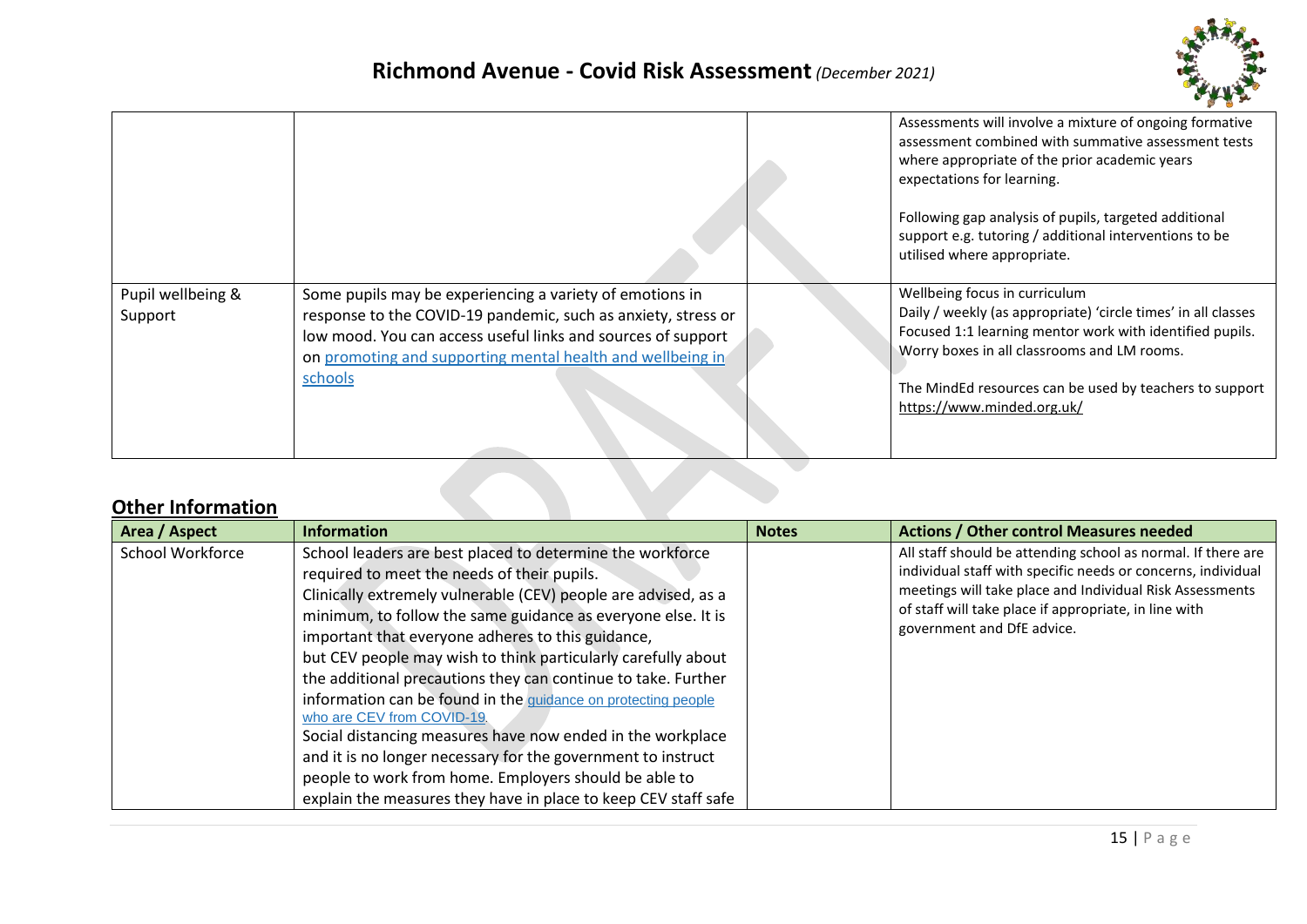

| <b>School Meals</b>       | at work. The Health and Safety Executive (HSE) has published<br>guidance on protecting vulnerable workers, including advice for<br>employers and employees on how to talk about reducing risks in<br>the workplace.<br>You should continue to provide free school meal support to<br>any pupils who are eligible for benefits-related free school<br>meals and who are learning at home during term time.                                                                                                                                                                                                                                                                                                                                        | Plans are in place with the catering team on site, that if<br>pupils, who are FSM, have to isolate then weekly food<br>parcels / vouchers can be created to allow daily lunch<br>provision. In line with guidance, these will contain food<br>items not pre-prepared meals                                                |
|---------------------------|--------------------------------------------------------------------------------------------------------------------------------------------------------------------------------------------------------------------------------------------------------------------------------------------------------------------------------------------------------------------------------------------------------------------------------------------------------------------------------------------------------------------------------------------------------------------------------------------------------------------------------------------------------------------------------------------------------------------------------------------------|---------------------------------------------------------------------------------------------------------------------------------------------------------------------------------------------------------------------------------------------------------------------------------------------------------------------------|
| <b>Educational Visits</b> | You should undertake full and thorough risk assessments in<br>relation to all educational visits and ensure that any public<br>health advice, such as hygiene and ventilation requirements, is<br>included as part of that risk assessment.                                                                                                                                                                                                                                                                                                                                                                                                                                                                                                      | Any educational visits / trips will be fully risk-assessed to<br>ensure they are Covid safe before being agreed / taking<br>place.<br>November - If Threshold level 2 / 3 are reached (from<br>new PH advice) then all trips and visits, including those for<br>any sporting events, will be postponed in the short term. |
| <b>OFSTED Inspections</b> | For state-funded schools, it is intended that Ofsted will return<br>to a full programme of routine inspections from September<br>2021 and will aim to inspect every state-funded school within<br>the next 5 academic years. This will mean an extension of up<br>to 6 terms in the inspection interval for those schools not<br>inspected since the start of the pandemic. Regulations will<br>give effect to these arrangements. Within the 5-year period,<br>Ofsted will continue to prioritise schools most in need of<br>inspection, particularly those with the lowest Ofsted grades. It<br>will also prioritise outstanding schools that were previously<br>exempt from routine inspection that have gone the longest<br>without a visit. | The school will continue to prepare for an Ofsted<br>Inspection as per the inspection program for schools.                                                                                                                                                                                                                |
| Accountability            | We will not publish data based on exam and assessment<br>results from summer 2021 in performance tables and you will                                                                                                                                                                                                                                                                                                                                                                                                                                                                                                                                                                                                                             | There is no published accountability data for the school<br>for 2020-2021 academic year.                                                                                                                                                                                                                                  |